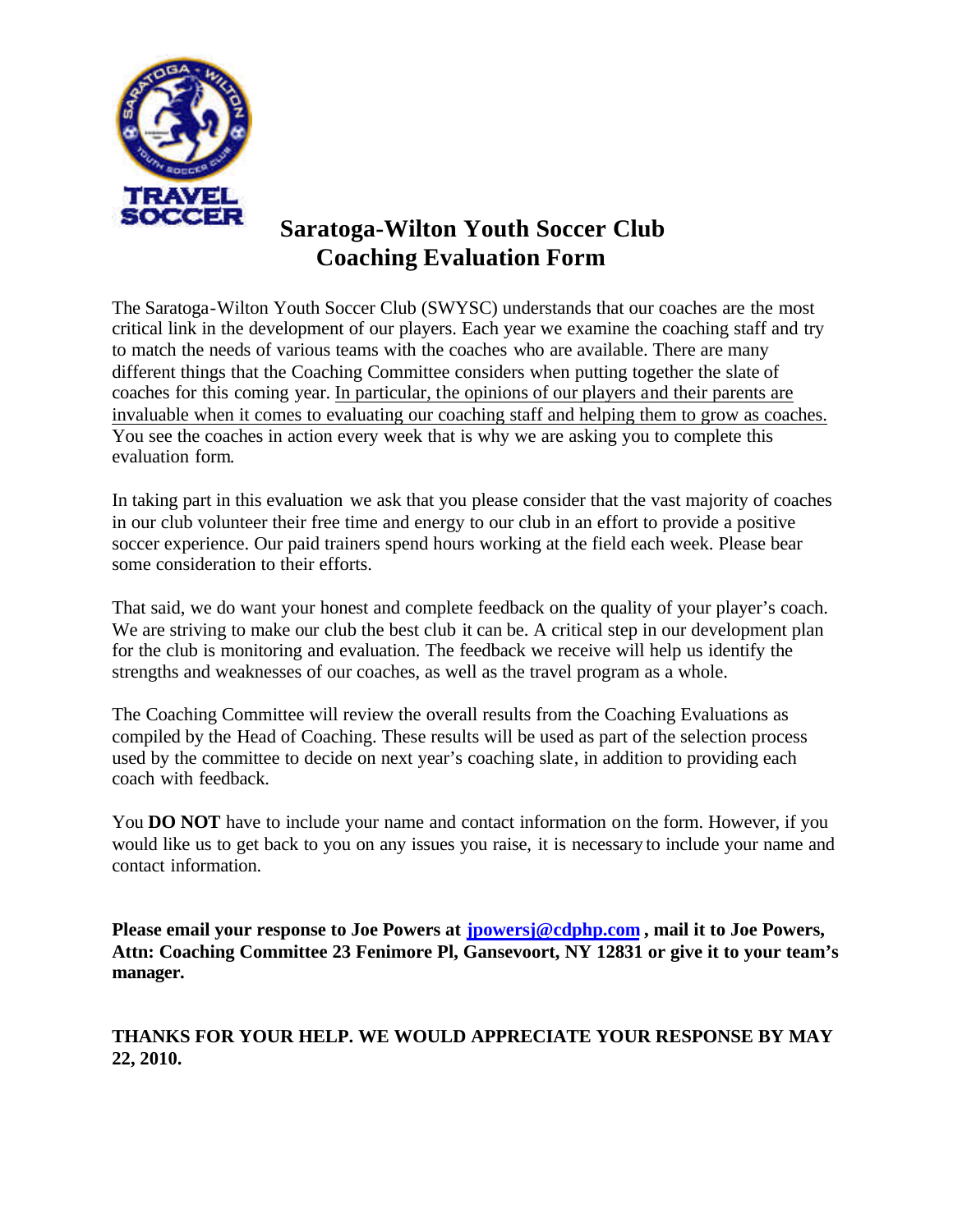#### **Coach's Name:**

| For the questions below, please use the following rating scale. |  |  |  |  |  |  |  |  |  |
|-----------------------------------------------------------------|--|--|--|--|--|--|--|--|--|
|-----------------------------------------------------------------|--|--|--|--|--|--|--|--|--|

| Rating | Description |
|--------|-------------|
|        | Excellent   |
|        | Good        |
|        | Fair        |
|        | Poor        |

| 1. Our coach communicated goals and expectations to the <b>parents</b> effectively          |  |  |  |  |
|---------------------------------------------------------------------------------------------|--|--|--|--|
| 2. Our coach communicated goals and expectations to the players effectively                 |  |  |  |  |
| 3. Our coach consistently displayed good knowledge of the game                              |  |  |  |  |
| 4. The coach was responsive in a professional/respectful manner to questions and concerns   |  |  |  |  |
| brought to his/her attention                                                                |  |  |  |  |
| 5. The coach fosters a positive attitude in the players toward the game and the team        |  |  |  |  |
| $\overline{6}$ . Our level of competition was appropriate this year                         |  |  |  |  |
| 7. Please rate the level of improvement made by your child this year                        |  |  |  |  |
| 8. Please rate your child's level of satisfaction playing for his/her team                  |  |  |  |  |
| 9. Please rate your level of satisfaction with the coaching/training received by your child |  |  |  |  |
| 10. Please rate the effectiveness of your child's practice sessions                         |  |  |  |  |
| 11. Please rate your child's level of enjoyment at the practice sessions                    |  |  |  |  |
| 12. Please rate your child's overall level of enjoyment with the year as a whole            |  |  |  |  |
| 13. Overall coach rating                                                                    |  |  |  |  |
|                                                                                             |  |  |  |  |

### **14.** Our coach utilized an independent trainer



## **Please circle the most appropriate answer for each of the following:**

|  |  |  | 15. Did your coach set a positive example regarding: |
|--|--|--|------------------------------------------------------|
|  |  |  |                                                      |

| a. Sportsmanship                                                   | Always | <b>Sometimes</b> | Rarely | Never |
|--------------------------------------------------------------------|--------|------------------|--------|-------|
| <b>b.</b> Laws of the Game                                         | Always | <b>Sometimes</b> | Rarely | Never |
| <b>C.</b> Referees                                                 | Always | Sometimes        | Rarely | Never |
| <b>d.</b> Opponents                                                | Always | Sometimes        | Rarely | Never |
| e. Parents                                                         | Always | Sometimes        | Rarely | Never |
| <b>16.</b> Did the coach treat the players equally with regard to: |        |                  |        |       |
| <b>a.</b> Playing time                                             | Always | <b>Sometimes</b> | Rarely | Never |
| <b>b.</b> Development of technique/skills                          | Always | Sometimes        | Rarely | Never |
| <b>c.</b> Promoting player self esteem                             | Always | Sometimes        | Rarely | Never |
| <b>17.</b> Did the coach:                                          |        |                  |        |       |
| <b>a.</b> Project a positive image                                 | Always | <b>Sometimes</b> | Rarely | Never |
| <b>b.</b> Use proper language                                      | Always | Sometimes        | Rarely | Never |
| <b>c.</b> Maintain control/discipline on the bench Always          |        | Sometimes        | Rarely | Never |
| <b>d.</b> Display an understanding of whom                         |        |                  |        |       |
| he/she was coaching                                                | Always | Sometimes        | Rarely | Never |
|                                                                    |        |                  |        |       |